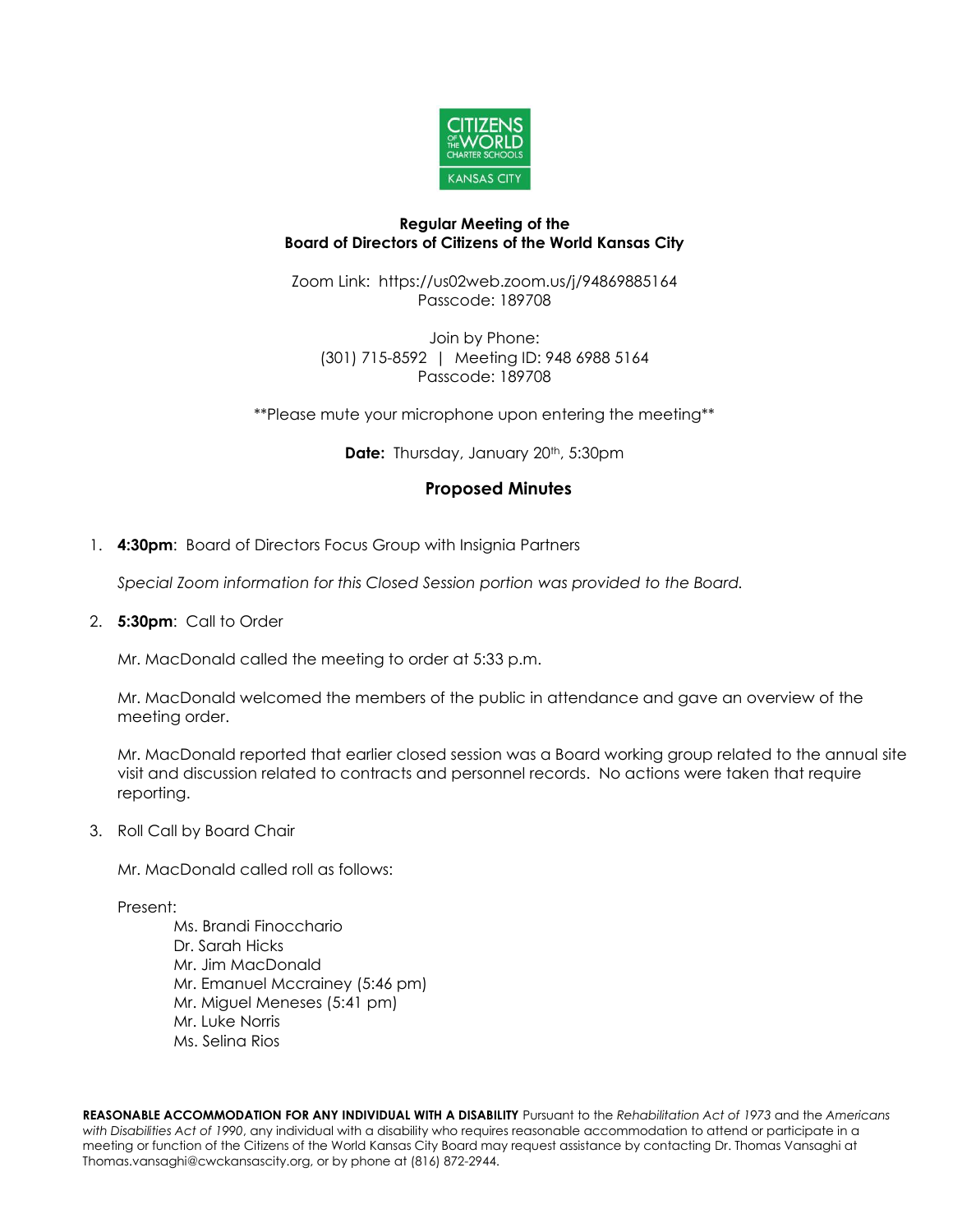Absent:

Mr. Jeff Phillips Ms. Maria Salcedo

Mr. MacDonald determined that with 5 of 9 (later 7 of 9) Board Members present, a quorum is established for purposes of holding the meeting and voting.

4. Welcome to Insignia Partners, conducting the Annual Site Visit on behalf of the Missouri Public Charter School Commission

Mr. MacDonald welcomed Ms. Marisol Rodriguez with Insignia Partners. Ms. Rodriguez will hold a site visit at the school next week with additional focus groups; tonight's session was a working group with the Board.

5. Review & Consideration of Proposed Agenda

The Board did not have any comments regarding the proposed agenda.

*Dr. Hicks moved to approve the agenda as proposed and Mr. Norris provided a second to the motion. The motion was unanimously approved with none abstaining.* 

6. Public Comments

Mr. MacDonald introduced himself, thanked the public on the call, and provided an overview of the public comment process and guidelines. Mr. MacDonald then invited public comment.

No public comment was made.

- 7. Consent Agenda
	- a. Review & Consideration of minutes from the December 16th, 2021 regular meeting of the Board
	- b. Review & Consideration of Resolution to extend the existing Line of Credit at Country Club Bank
	- c. School Dashboard
	- d. Strategic Plan Dashboard
	- e. Board Committee Calendar

Mr. MacDonald presented the Consent Agenda and asked the Board if any member wanted to remove an item off of the Consent Agenda in order to further discuss and/or solely vote on that item; no member did.

*Mr. Norris moved to approve the Consent Agenda as proposed and Ms. Rios provided a second. The motion was unanimously approved with none abstaining.*

- 8. Monthly Finance Report
	- a. Finance Committee Report

#### Mr. Meneses joined at 5:41pm

With Mr. Phillips not available tonight, Mr. Brennan presented the Finance Committee Report. He shared that Ms. Kaiser-Caplan (the school's grant writer) attended to update on the status of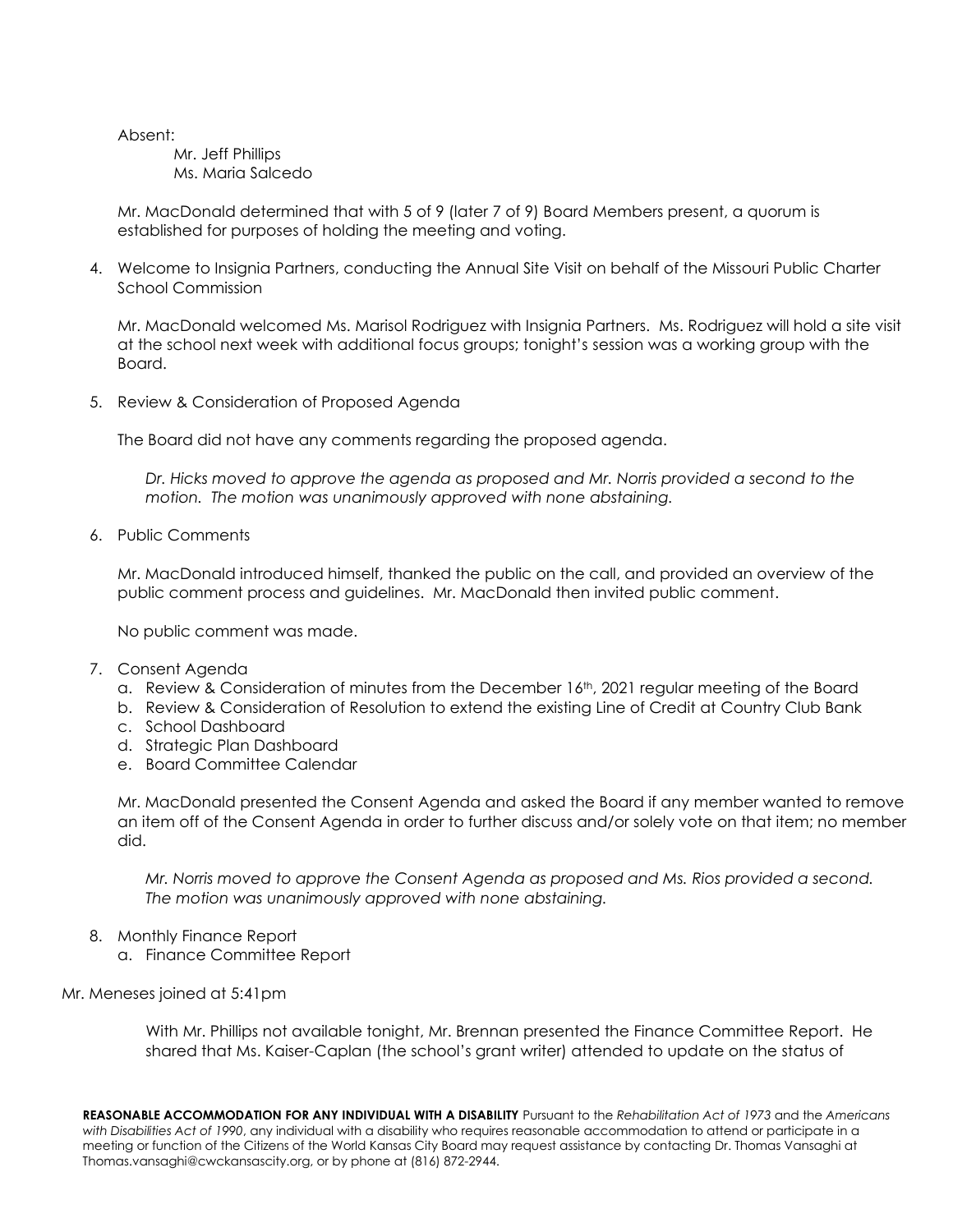pending grants. She and EdOps will start supplying a report to the Finance Committee each month showing grants falling into one of four buckets: identified, applied, awarded, and received.

The Committee continued to discuss long-term facilities planning as well as approved the renewal of the Line of Credit, which was presented during the Consent Agenda.

The Committee also received and reviewed the monthly financials, as follows:

The Balance Sheet shows \$519k in cash and the Income Statement shows year-to-date revenue is at \$3.1m against a budget of \$3.1m. Year-to-date expenses are \$3.8m against a budget of \$3.4m, with the variance still mostly due to student expenses tied to ESSER funds and covid response. This results in a net income loss of (-\$712k) against a budget loss of (-\$303k), showing \$409k behind budget.

For forecasting purposes, we have removed any additional revenue that could be received for Free/Reduced Lunch population. This school is currently at 31% reporting and staff feels that all efforts have been exhausted in incentivizing parents to complete the needed forms. The school had budgeted 40% so this shift means an \$80k decrease to budget. Additionally, Title I, Title II, and Medicaid revenues are forecasted down based on lower enrollment numbers. The total of all three is \$90k less in funding, which means that annual revenue is now projected at \$6.7m. Expenses are stabilizing, although Substitute expense is over budget, especially in Special Education. Expenses are projected at \$7.5m and we are still awaiting a formal notification on ESSER III funds (expected to be \$500,000 in this year's fiscal year) before adding the Revenue to the March forecast. Lastly, we are forecasting stable cash flow for the remainder of the year.

Mr. Mccrainey joined at 5:46pm

b. Review & Consideration of Monthly Financials (December 2021), including Check Register

Mr. Brennan reported there was no unusual accounts payable nor checkbook register entries in December.

Dr. Hicks asked to clarify how many Special Education students the noted Special Education expense is serving? Dr. Miles replied that 15% of students have IEPs.

*Dr. Hicks moved to approve the Finance Report and Check Register as proposed and Ms. Rios provided a second. The motion was unanimously approved with none abstaining.*

#### 9. Executive Director's Report (Dr. Thomas Vansaghi)

Dr. Vansaghi recapped the school's current "AMI Status" through this week, as a result of an increased number of student and staff positive cases. The plan is to reopen for regular in-person school on Monday and the hope is that cases will stabilize before that point.

Mr. MacDonald asked to clarify that the school has the ability to use five AMI days and this week will use four, leaving one. Dr. Vansaghi affirmed. Mr. MacDonald further asked if the school has received reports of additional positive test results this week? Dr. Vansaghi replied yes, a handful. Mr. Norris asked if the school has the ability to only use an AMI day on one campus or one grade level; Mr. Brennan replied that AMI is district-wide.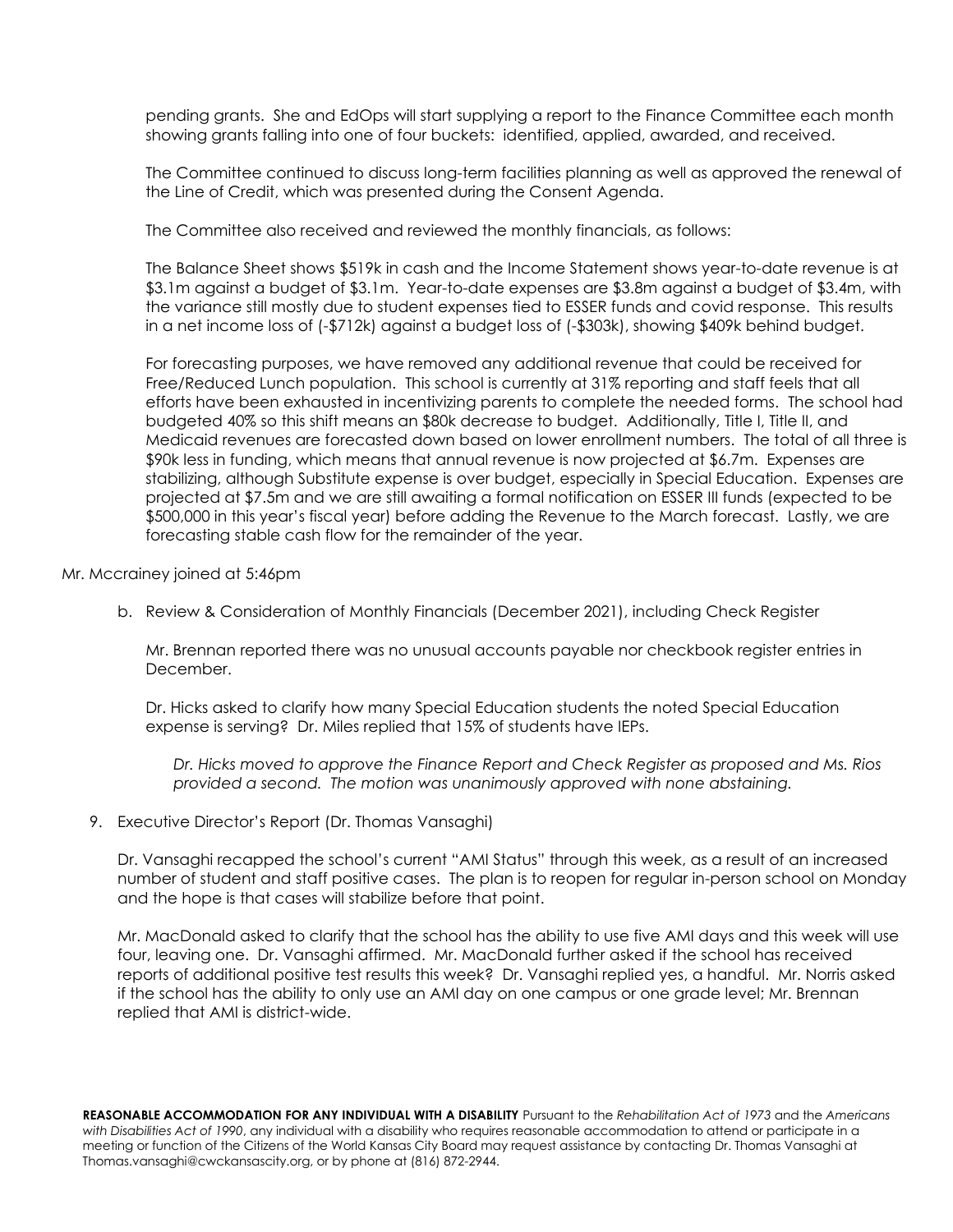a. Update on Executive Director Search Committee & Process

Dr. Vansaghi was excited to announce that On-Ramps has gone live with the national search this week. The school also advertised locally in the past six weeks and received 6 applicants, which have been forwarded to the search committee.

The Board Search Committee is chaired by Ms. Finocchario with Dr. Hicks serving as Vice-Chair. They have ongoing weekly meetings. On-Ramps has conducted interviews with senior staff and other stakeholders and their process is underway with an expected timeline of 3-4 months.

b. Update on Middle School Facility Search & Process

Dr. Vansaghi reported that SchoolSmart KC hired a commercial real estate consultant on our behalf, Mr. Jim Stacy. Mr. Stacy spent the past 60 days on the ground leading an exhaustive search for available suitable real estate, which did not yield any viable results. The current "Plan A" is to partner with Kansas City Public Schools on leasing one of their buildings; those discussions are ongoing. The team also is working on a "Plan C," consolidating all students into the Broadway building, which is a last-option fallback plan.

The team is in advanced discussions with KCPS and hope to be able to share publicly soon as the school wants to be able to communicate to both current and prospective families as well as staff.

Overall, the team is targeting a 1-3 year lease that will bridge to a long-term permanent plan for K-8.

c. Academic Update (Dr. Danielle Miles)

Dr. Miles presented academic data as measured by the Fall 2021 NWEA assessment. The data is broken down by subject area, grade level, race/ethnicity, and subgroups (ELL/Special Education).

She reported that the high-level trends show lower relative student performance in Math and lower relative performance across all student populations in both Reading and Math. However, compared to 2019-20 (not to 2020-21 due to remote learning last year), the school sustained growth and proficiency from 2019-20. Dr. Miles gave high credit to teachers as they have established structures and learning opportunities in this past few months of back to in-person learning.

Overall, 32% of students were on/above the national average in Math and 42% were on/above the national average in Reading.

Dr. Miles highlighted 5<sup>th</sup> grade as significantly increasing since the beginning of the year. Additionally,  $5<sup>th</sup>$ , 6<sup>th</sup>, and  $8<sup>th</sup>$  grade had more than 50% of students meet their growth targets. In Reading, the percentage of students that performed on or above the national average was relatively higher in 6<sup>th</sup> and 8<sup>th</sup> grades. Conversely in Reading, as in Math, there was a lower percentage of students in Grades 1-3 meeting projected growth targets from Fall to Winter.

The data still reflects that students of color are not performing as well as white students. In both Math and Reading, Black and Hispanic/Latino students had the highest proportions of students in the lowest quartile. In Reading, the percentages of students meeting projected growth targets was relatively consistent across student groupings. Compared to 2019-20, as with Math, there is a slightly higher proportion of students meeting targets.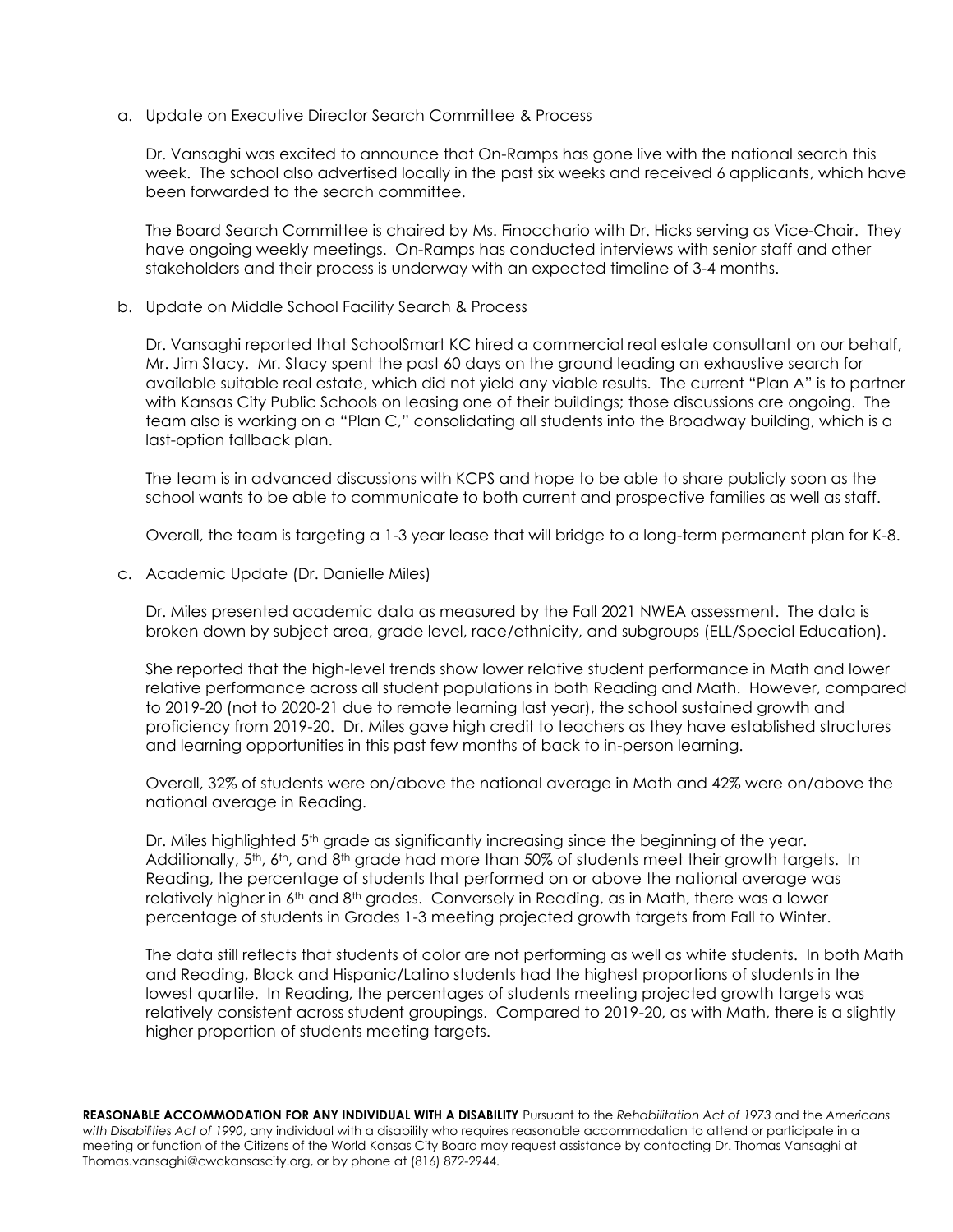Looking at subgroups, Free-Reduced Lunch is consistent with the larger student population; ELL and Special Education are not performing as well. In Math, students that qualify for Free-Reduced Lunch had a slightly higher percentage of meeting growth targets than the overall student population, while students that are assigned IEPs had a much lower percentage. In Reading, students designated as English Learners demonstrated a very high percentage meeting growth targets. Compared to 2019-20, there was an increase across these student groupings.

d. Special Education Update

Dr. Vansaghi acknowledged that the Board asked for a Special Education update this month. In the Board Committee calendar (approved earlier), a cadence of reporting was formalized and Special Education will be reported on in May.

e. Board Committee Update

Dr. Vansaghi reported that the Board Committees are getting up and running. The Executive Committee is now regularly meeting, the Audit Committee meets as needed, the Finance Committee is stalwart and regular and both the Governance and Diversity Committees will be calendared at least quarterly. He is excited about progress.

f. Board Nominations & Elections Update

Dr. Vansaghi reminded the Board that the Diversity Committee is responsible for Board nominations and elections, which will take place in the March meeting. The Board will need to formalize officer positions for the next year and potentially renew Mr. Meneses and Ms. Salcedo's expiring terms. The Board does have space for additional members, and he encouraged the Board to direct potential nominations to the Diversity Committee.

He also said the Diversity Committee is working from a Board Matrix (a spread of professional expertise, geographic, race/ethnicity, and gender) to ensure a diverse Board.

g. Student Recruitment Update (Ms. Katherine Corliss)

Ms. Corliss reminded the Board of the annual recruitment calendar as well as her campaign strategies. A key metric of note is that the digital marketing campaign feedback has seen a "much higher-than-average click through rate," so she is very encouraged.

Overall, student applications are on trend with 2020-21's, but behind 2019-20 (pre-covid).

h. Annual Fundraising Plans (Ms. Katherine Corliss)

Ms. Corliss shared that the annual campaign is tracking behind where the school would like to be; in that, she is still aiming for 100% Board support. She is starting to plan a Spring Event and communication from Dr. Miles will be forthcoming.

She asked the Board to share the CWC Kansas City video on social media, give to the annual campaign, and help identify potential donors with capacity to give larger gifts (at/above the \$5k level).